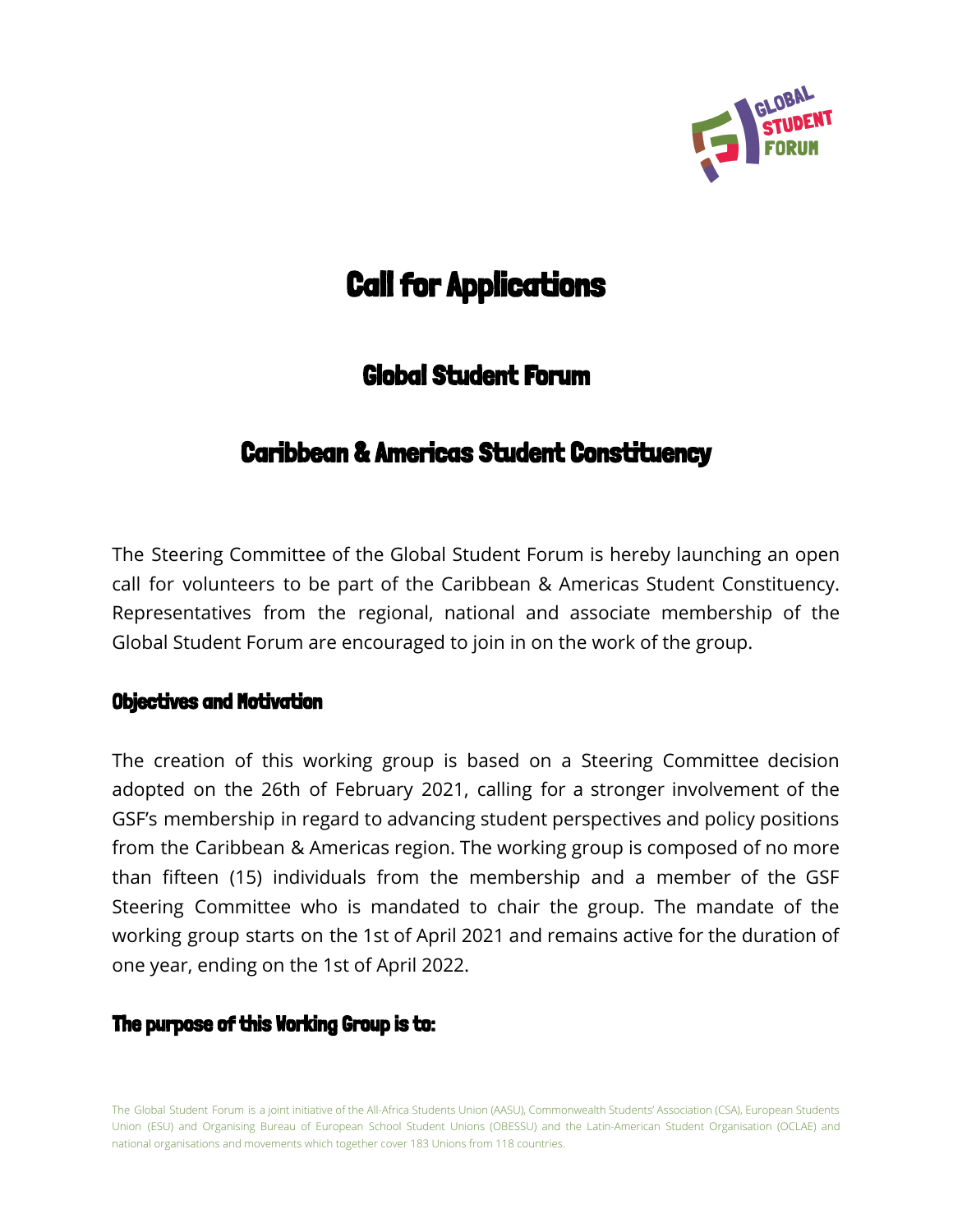

- Create a forum for political and intellectual exchange among students in the Caribbean & Americas.
- Amplify the democracy, human rights and solidarity issues and campaigns at the global level.
- Enhance the political and technical capacity of student organisations and movements in the Caribbean & Americas.

#### Responsibility and Outcome

The working group will develop position papers on public policy and educational issues specific to the Caribbean & Americas region; coordinate democracy, human rights and solidarity campaigns to increase visibility and support for local and regional actions; and enhance the capacity of student organisations and movements for greater involvement in student affairs at the global level.

# **Application**

The GSF is committed to geographic and gender balance to ensure diversity within its working groups. The Steering Committee would like to encourage individuals throughout the Caribbean & Americas region to apply in order to ensure diversity amongst the working group members and support a balanced and differentiated approach in the working group outcomes. The application should consist of a short motivation letter and a CV.

We encourage interested candidates to apply as soon as possible, but no later than the:  $24<sup>th</sup>$ of March 2021 at 23:59 CET. Applications should be sent to: steering.committee@globalstudentforum.org

The Global Student Forum is a joint initiative of the All-Africa Students Union (AASU), Commonwealth Students' Association (CSA), European Students Union (ESU) and Organising Bureau of European School Student Unions (OBESSU) and the Latin-American Student Organisation (OCLAE) and national organisations and movements which together cover 183 Unions from 118 countries.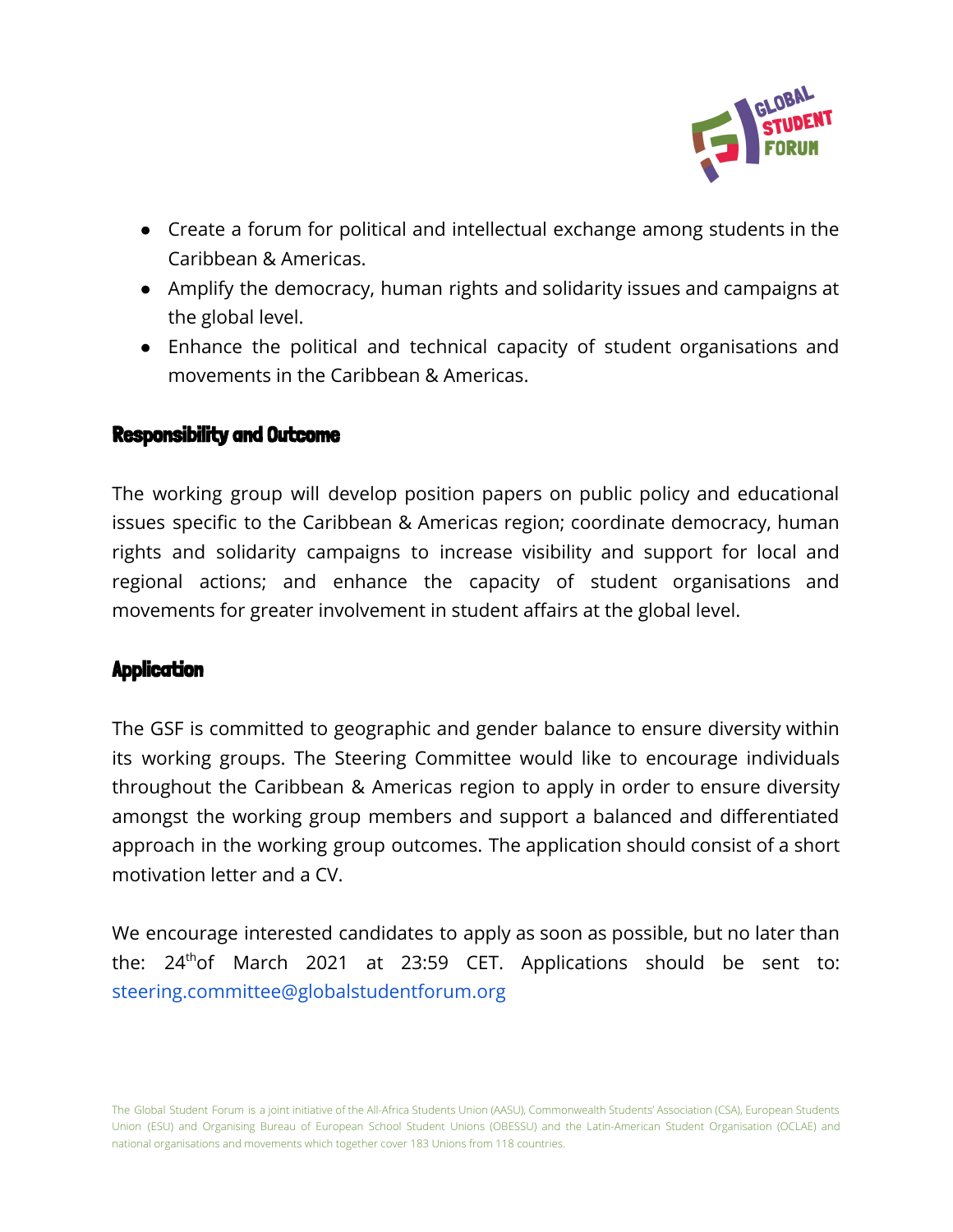

The working group members engage on a voluntary basis. Meetings of the working group will take place online, making use of online tools provided by the GSF, and face-to-face, during the GSF's future events, when possible.

# Expectations and Considerations

Working Group members are expected to:

- Be capable of discussing and writing in English.
- Engage wider networks of student organisations and movements as well as relevant stakeholders in their respective regions.
- Participate in regular working group meetings held online and face-to-face, when possible (workload: 2-4 hours per week).
- Work on a voluntary basis but can expect to gain valuable policy and networking experience.
- Attend meetings and events on behalf of the working group when applicable.
- Ensure that information is widely distributed within their home organisations, movements and regional networks.

# **Reporting**

The working group reports to the Steering Committee of the Global Student Forum. Participation in the preparation of reports to the Steering Committee is expected from working group members.

# Selection and Deadline

Applicants will be selected by the Steering Committee based on their motivation letter (maximum 600 words) and CV according to the rules of selection adopted by the Steering Committee, taking into account regional and gender diversity. If you